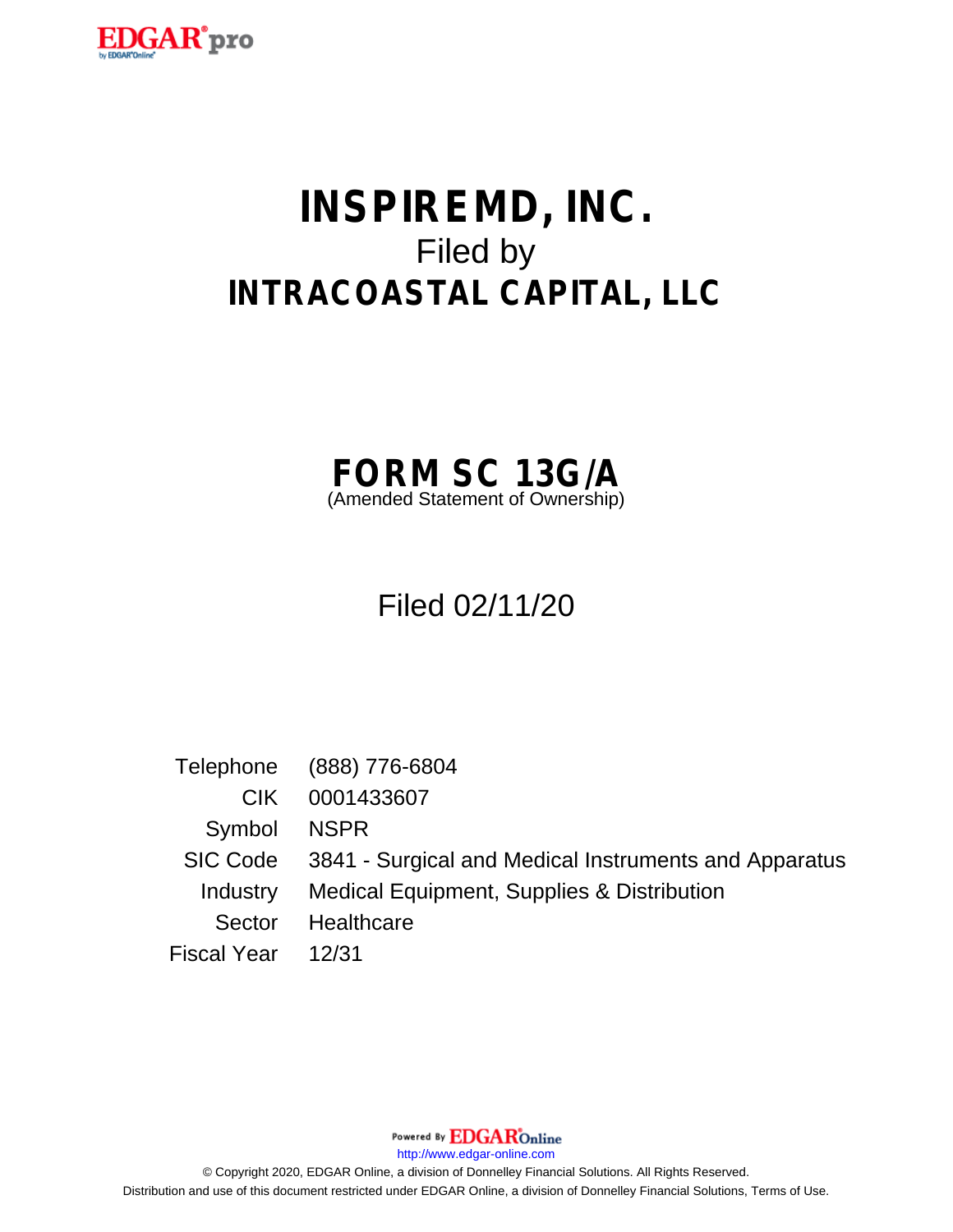# **UNITED STATES SECURITIES AND EXCHANGE COMMISSION Washington, D.C. 20549**

# **SCHEDULE 13G**

#### **Under the Securities Exchange Act of 1934**

#### **(Amendment No. 1)\***

InspireMD, Inc.

(Name of Issuer)

Common Stock, \$0.0001 par value per share

(Title of Class of Securities)

45779A853

(CUSIP Number)

December 31, 2019

(Date of Event Which Requires Filing of this Statement)

Check the appropriate box to designate the rule pursuant to which this Schedule is filed:

a.  $\Box$  Rule 13d-1(b)

b.  $\boxtimes$  Rule 13d-1(c)

c.  $\Box$  Rule 13d-1(d)

\*The remainder of this cover page shall be filled out for a reporting person's initial filing on this form with respect to the subject class of securities, and for any subsequent amendment containing information which would alter the disclosures provided in a prior cover page.

The information required in the remainder of this cover page shall not be deemed to be "filed" for the purpose of Section 18 of the Securities Exchange Act of 1934 ("Act") or otherwise subject to the liabilities of that section of the Act but shall be subject to all other provisions of the Act (however, see the Notes).

Page 1 of 6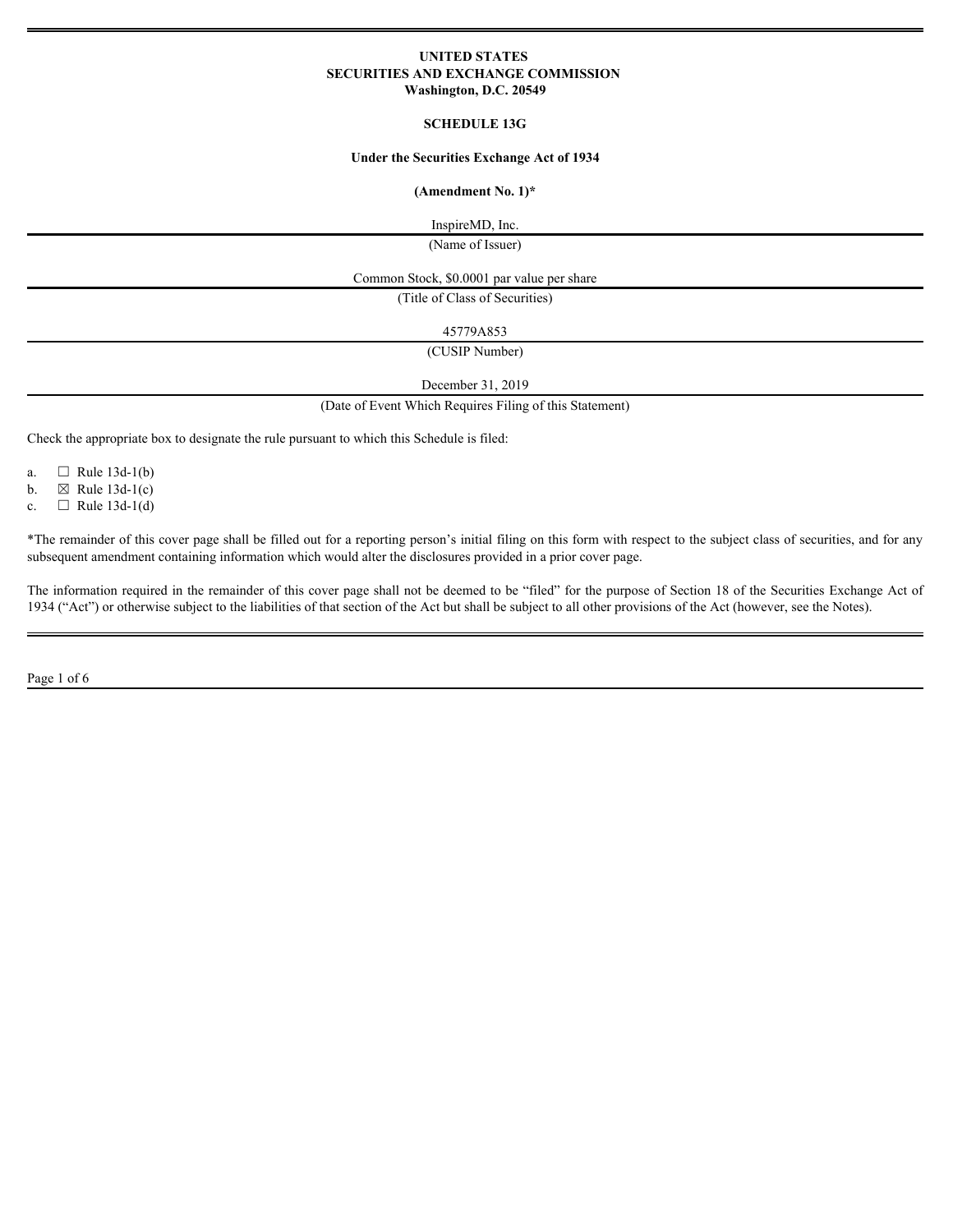| Names of Reporting Persons.<br>1.<br>Mitchell P. Kopin<br>Check the Appropriate Box if a Member of a Group (See Instructions)<br>2.<br>(a) $\square$<br>(b)<br>SEC Use Only<br>3.<br>Citizenship or Place of Organization<br>4.<br>United States of America<br>Sole Voting Power<br>5.<br>$\Omega$<br><b>Shared Voting Power</b><br>6.<br>Number of<br>Shares Beneficially<br>396,617<br>Owned by Each<br>Sole Dispositive Power<br>7.<br>Reporting<br>Person With:<br>Shared Dispositive Power<br>8.<br>396,617<br>Aggregate Amount Beneficially Owned by Each Reporting Person<br>9.<br>396,617 (see Item 4)<br>Check if the Aggregate Amount in Row (9) Excludes Certain Shares (See Instructions)<br>$\Box$<br>10.<br>Percent of Class Represented by Amount in Row (9)<br>11.<br>9.99% (see Item 4)<br>Type of Reporting Person (See Instructions)<br>12.<br>IN; HC |  |  |  |  |  |  |  |
|--------------------------------------------------------------------------------------------------------------------------------------------------------------------------------------------------------------------------------------------------------------------------------------------------------------------------------------------------------------------------------------------------------------------------------------------------------------------------------------------------------------------------------------------------------------------------------------------------------------------------------------------------------------------------------------------------------------------------------------------------------------------------------------------------------------------------------------------------------------------------|--|--|--|--|--|--|--|
|                                                                                                                                                                                                                                                                                                                                                                                                                                                                                                                                                                                                                                                                                                                                                                                                                                                                          |  |  |  |  |  |  |  |
|                                                                                                                                                                                                                                                                                                                                                                                                                                                                                                                                                                                                                                                                                                                                                                                                                                                                          |  |  |  |  |  |  |  |
|                                                                                                                                                                                                                                                                                                                                                                                                                                                                                                                                                                                                                                                                                                                                                                                                                                                                          |  |  |  |  |  |  |  |
|                                                                                                                                                                                                                                                                                                                                                                                                                                                                                                                                                                                                                                                                                                                                                                                                                                                                          |  |  |  |  |  |  |  |
|                                                                                                                                                                                                                                                                                                                                                                                                                                                                                                                                                                                                                                                                                                                                                                                                                                                                          |  |  |  |  |  |  |  |
|                                                                                                                                                                                                                                                                                                                                                                                                                                                                                                                                                                                                                                                                                                                                                                                                                                                                          |  |  |  |  |  |  |  |
|                                                                                                                                                                                                                                                                                                                                                                                                                                                                                                                                                                                                                                                                                                                                                                                                                                                                          |  |  |  |  |  |  |  |
|                                                                                                                                                                                                                                                                                                                                                                                                                                                                                                                                                                                                                                                                                                                                                                                                                                                                          |  |  |  |  |  |  |  |
|                                                                                                                                                                                                                                                                                                                                                                                                                                                                                                                                                                                                                                                                                                                                                                                                                                                                          |  |  |  |  |  |  |  |
|                                                                                                                                                                                                                                                                                                                                                                                                                                                                                                                                                                                                                                                                                                                                                                                                                                                                          |  |  |  |  |  |  |  |
|                                                                                                                                                                                                                                                                                                                                                                                                                                                                                                                                                                                                                                                                                                                                                                                                                                                                          |  |  |  |  |  |  |  |
|                                                                                                                                                                                                                                                                                                                                                                                                                                                                                                                                                                                                                                                                                                                                                                                                                                                                          |  |  |  |  |  |  |  |
|                                                                                                                                                                                                                                                                                                                                                                                                                                                                                                                                                                                                                                                                                                                                                                                                                                                                          |  |  |  |  |  |  |  |
|                                                                                                                                                                                                                                                                                                                                                                                                                                                                                                                                                                                                                                                                                                                                                                                                                                                                          |  |  |  |  |  |  |  |
|                                                                                                                                                                                                                                                                                                                                                                                                                                                                                                                                                                                                                                                                                                                                                                                                                                                                          |  |  |  |  |  |  |  |
|                                                                                                                                                                                                                                                                                                                                                                                                                                                                                                                                                                                                                                                                                                                                                                                                                                                                          |  |  |  |  |  |  |  |
|                                                                                                                                                                                                                                                                                                                                                                                                                                                                                                                                                                                                                                                                                                                                                                                                                                                                          |  |  |  |  |  |  |  |
|                                                                                                                                                                                                                                                                                                                                                                                                                                                                                                                                                                                                                                                                                                                                                                                                                                                                          |  |  |  |  |  |  |  |
|                                                                                                                                                                                                                                                                                                                                                                                                                                                                                                                                                                                                                                                                                                                                                                                                                                                                          |  |  |  |  |  |  |  |
|                                                                                                                                                                                                                                                                                                                                                                                                                                                                                                                                                                                                                                                                                                                                                                                                                                                                          |  |  |  |  |  |  |  |
|                                                                                                                                                                                                                                                                                                                                                                                                                                                                                                                                                                                                                                                                                                                                                                                                                                                                          |  |  |  |  |  |  |  |
|                                                                                                                                                                                                                                                                                                                                                                                                                                                                                                                                                                                                                                                                                                                                                                                                                                                                          |  |  |  |  |  |  |  |
|                                                                                                                                                                                                                                                                                                                                                                                                                                                                                                                                                                                                                                                                                                                                                                                                                                                                          |  |  |  |  |  |  |  |
|                                                                                                                                                                                                                                                                                                                                                                                                                                                                                                                                                                                                                                                                                                                                                                                                                                                                          |  |  |  |  |  |  |  |
|                                                                                                                                                                                                                                                                                                                                                                                                                                                                                                                                                                                                                                                                                                                                                                                                                                                                          |  |  |  |  |  |  |  |
|                                                                                                                                                                                                                                                                                                                                                                                                                                                                                                                                                                                                                                                                                                                                                                                                                                                                          |  |  |  |  |  |  |  |

CUSIP No. 45779A853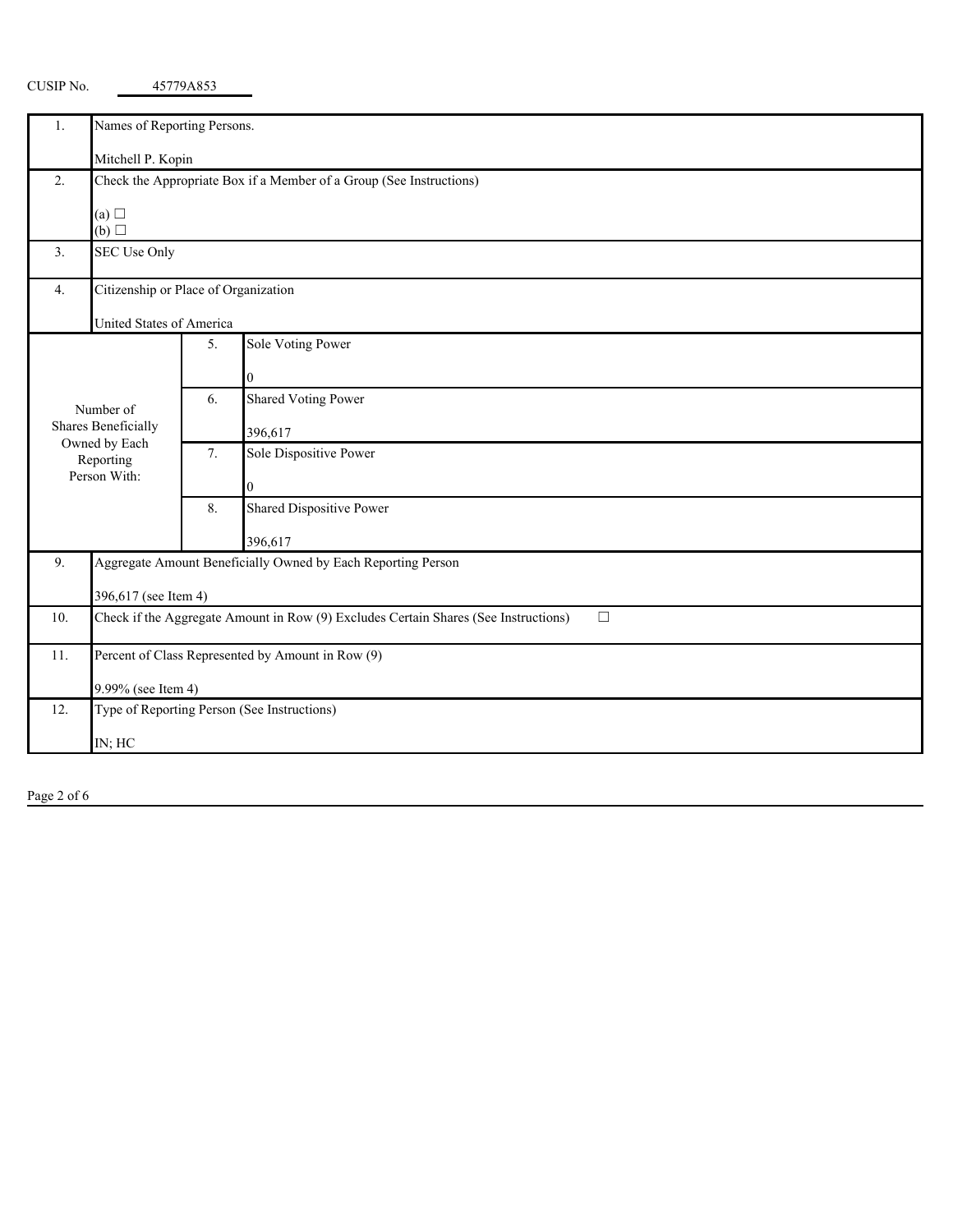| I.  | Names of Reporting Persons.                                                                   |                      |                                 |  |  |  |
|-----|-----------------------------------------------------------------------------------------------|----------------------|---------------------------------|--|--|--|
|     | Daniel B. Asher                                                                               |                      |                                 |  |  |  |
| 2.  | Check the Appropriate Box if a Member of a Group (See Instructions)                           |                      |                                 |  |  |  |
|     | (a) $\Box$<br>(b)                                                                             |                      |                                 |  |  |  |
| 3.  | SEC Use Only                                                                                  |                      |                                 |  |  |  |
| 4.  | Citizenship or Place of Organization                                                          |                      |                                 |  |  |  |
|     | United States of America                                                                      |                      |                                 |  |  |  |
|     |                                                                                               | 5.                   | Sole Voting Power               |  |  |  |
|     |                                                                                               |                      |                                 |  |  |  |
|     | Number of                                                                                     | 6.                   | <b>Shared Voting Power</b>      |  |  |  |
|     | Shares Beneficially                                                                           |                      | 396,617                         |  |  |  |
|     | Owned by Each<br>Reporting                                                                    | 7.                   | Sole Dispositive Power          |  |  |  |
|     | Person With:                                                                                  |                      |                                 |  |  |  |
|     |                                                                                               | 8.                   | <b>Shared Dispositive Power</b> |  |  |  |
|     |                                                                                               |                      | 396,617                         |  |  |  |
| 9.  | Aggregate Amount Beneficially Owned by Each Reporting Person                                  |                      |                                 |  |  |  |
|     |                                                                                               | 396,617 (see Item 4) |                                 |  |  |  |
| 10. | Check if the Aggregate Amount in Row (9) Excludes Certain Shares (See Instructions)<br>$\Box$ |                      |                                 |  |  |  |
| 11. | Percent of Class Represented by Amount in Row (9)                                             |                      |                                 |  |  |  |
|     | 9.99% (see Item 4)                                                                            |                      |                                 |  |  |  |
| 12. | Type of Reporting Person (See Instructions)                                                   |                      |                                 |  |  |  |
|     | IN; HC                                                                                        |                      |                                 |  |  |  |

Page 3 of 6

CUSIP No. 45779A853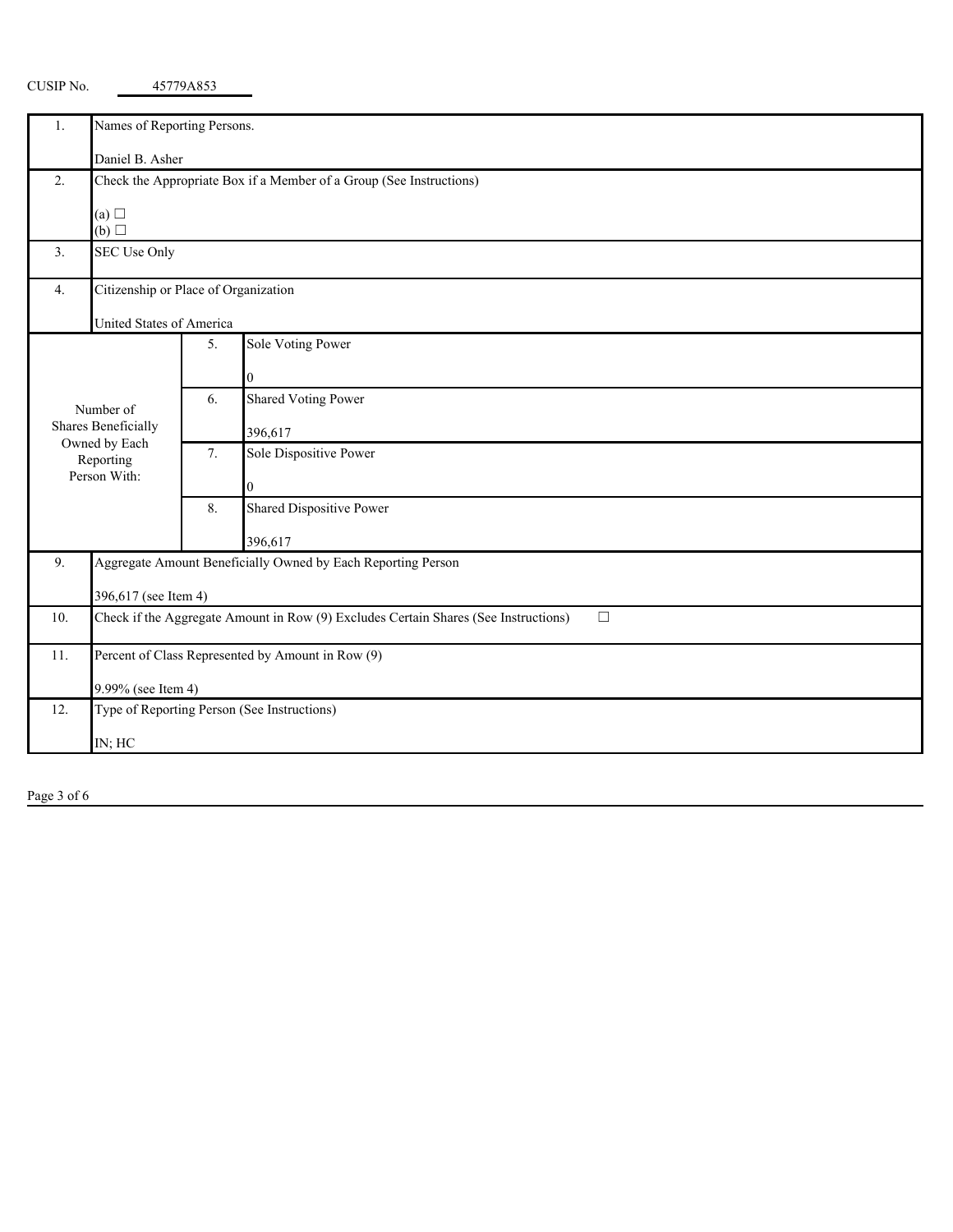| Ι.                               | Names of Reporting Persons.                                         |                                      |                                                                                               |  |  |  |
|----------------------------------|---------------------------------------------------------------------|--------------------------------------|-----------------------------------------------------------------------------------------------|--|--|--|
|                                  | Intracoastal Capital LLC                                            |                                      |                                                                                               |  |  |  |
| 2.                               | Check the Appropriate Box if a Member of a Group (See Instructions) |                                      |                                                                                               |  |  |  |
|                                  |                                                                     |                                      |                                                                                               |  |  |  |
|                                  | (a) $\Box$<br>(b)                                                   |                                      |                                                                                               |  |  |  |
| 3.                               | SEC Use Only                                                        |                                      |                                                                                               |  |  |  |
|                                  |                                                                     |                                      |                                                                                               |  |  |  |
| 4.                               |                                                                     | Citizenship or Place of Organization |                                                                                               |  |  |  |
|                                  | Delaware                                                            |                                      |                                                                                               |  |  |  |
|                                  |                                                                     | 5.                                   | Sole Voting Power                                                                             |  |  |  |
|                                  |                                                                     |                                      |                                                                                               |  |  |  |
| Number of<br>Shares Beneficially |                                                                     | 6.                                   | <b>Shared Voting Power</b>                                                                    |  |  |  |
|                                  |                                                                     |                                      |                                                                                               |  |  |  |
|                                  | Owned by Each                                                       |                                      | 396,617                                                                                       |  |  |  |
|                                  | Reporting                                                           | 7.                                   | Sole Dispositive Power                                                                        |  |  |  |
|                                  | Person With:                                                        |                                      |                                                                                               |  |  |  |
|                                  |                                                                     | 8.                                   | Shared Dispositive Power                                                                      |  |  |  |
|                                  |                                                                     |                                      | 396,617                                                                                       |  |  |  |
| 9.                               | Aggregate Amount Beneficially Owned by Each Reporting Person        |                                      |                                                                                               |  |  |  |
|                                  |                                                                     |                                      |                                                                                               |  |  |  |
|                                  | 396,617 (see Item 4)                                                |                                      |                                                                                               |  |  |  |
| 10.                              |                                                                     |                                      | Check if the Aggregate Amount in Row (9) Excludes Certain Shares (See Instructions)<br>$\Box$ |  |  |  |
| 11.                              |                                                                     |                                      | Percent of Class Represented by Amount in Row (9)                                             |  |  |  |
|                                  |                                                                     |                                      |                                                                                               |  |  |  |
| 12.                              | 9.99% (see Item 4)<br>Type of Reporting Person (See Instructions)   |                                      |                                                                                               |  |  |  |
|                                  |                                                                     |                                      |                                                                                               |  |  |  |
|                                  | <b>OO</b>                                                           |                                      |                                                                                               |  |  |  |

CUSIP No. 45779A853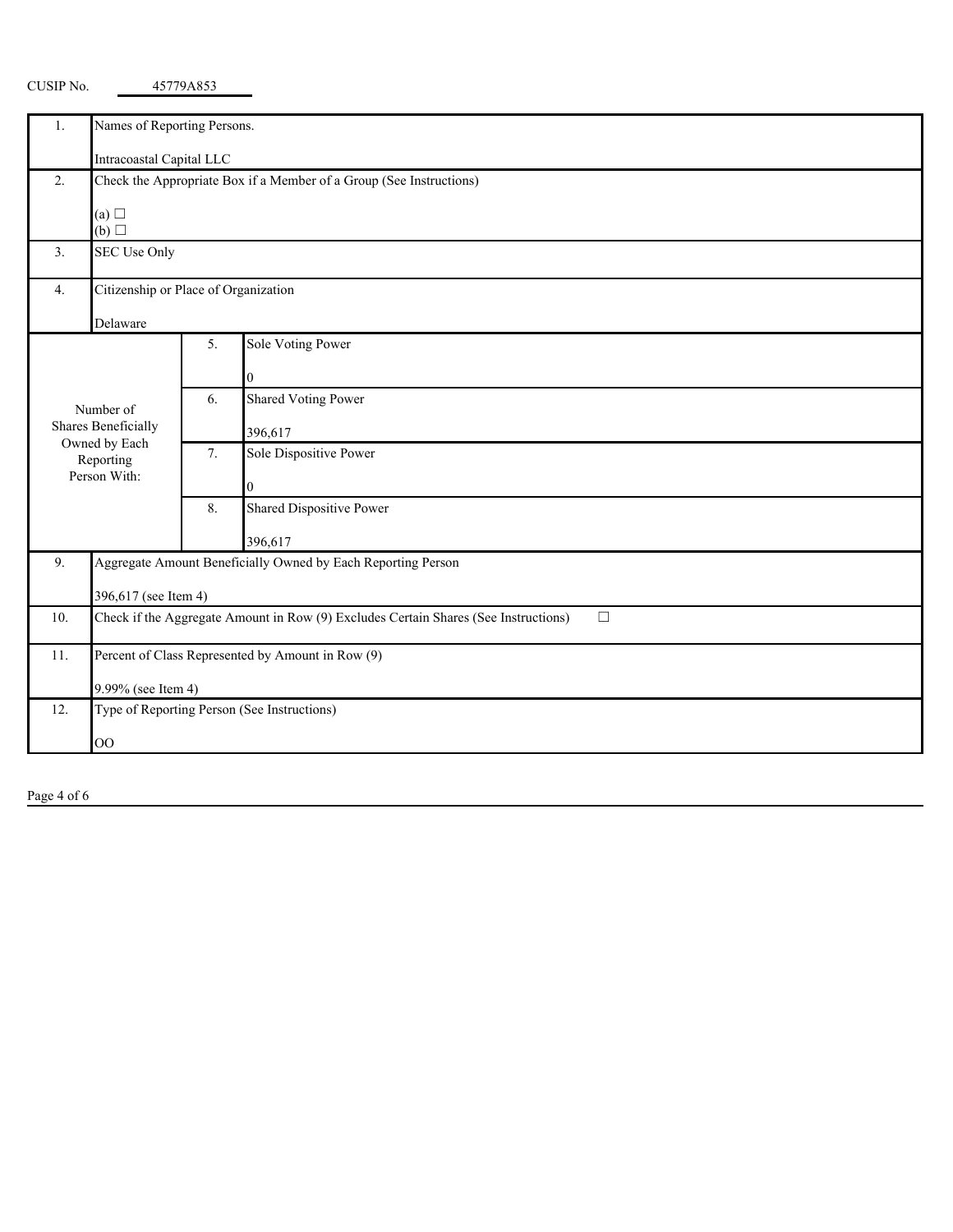This Amendment No. 1 is being filed jointly by the Reporting Persons and amends the Schedule 13G initially filed by the Reporting Persons with the Securities and Exchange Commission (the "**SEC**") on October 3, 2019 (the "**Schedule 13G**").

Except as set forth below, all Items of the Schedule 13G remain unchanged. All capitalized terms not otherwise defined herein shall have the meanings ascribed to such terms in the Schedule 13G.

# **Item 4. Ownership.**

#### (a) and (b):

As of close of business on December 31, 2019, each of the Reporting Persons may have been deemed to have beneficial ownership of 396,617 shares of Common Stock, which consisted of (i) 59,333 shares of Common Stock held by Intracoastal and (ii) 337,284 shares of Common Stock issuable This Amendment No. 1 is being filed jointly by the Reporting Persons and amends the Schedule 13G initially filed by the Reporting Persons with the<br>
and Exchange Commission (the "SCL") on October 3, 2019 (the "Schedule 13G" beneficial ownership of approximately 9.99% of the Common Stock, based on (1) 3,632,857 shares of Common Stock outstanding as of November 12, 2019 as reported by the Issuer, plus (2) 337,284 shares of Common Stock issuable upon an exercise of Intracoastal Warrant 1. The foregoing excludes (I) 496,049 shares of Common Stock issuable upon exercise of Intracoastal Warrant 1 because Intracoastal Warrant 1 contains a blocker provision under which the holder thereof does not have the right to exercise Intracoastal Warrant 1 to the extent (but only to the extent) that such exercise would result in beneficial ownership by the holder thereof, together with the holder's affiliates, and any other persons acting as a group together with the holder or any of the holder's affiliates, of more than 9.99% of the Common Stock, and (II) 174,333 shares of Common Stock issuable upon exercise of a second warrant held by Intracoastal ("**Intracoastal Warrant 2**") because Intracoastal Warrant 2 contains a blocker provision under which the holder thereof does not have the right to exercise Intracoastal Warrant 2 to the extent (but only to the extent) that such exercise would result in beneficial ownership by the holder thereof, together with the holder's affiliates, and any other persons acting as a group together with the holder or any of the holder's affiliates, of more than 4.99% of the Common Stock. Without such blocker provisions, each of the Reporting Persons may have been deemed to have beneficial ownership of 1,066,999 shares of Common Stock. of or the effect of originstate or December 31, 2019, coal of the Reporting Person any have been deemed to how beneficial ownership of 296,617<br>share of Common Stock which consisted of (i) 39,333 issues of Common Stock hel

(c) Number of shares as to which each Reporting Person has:

(i) Sole power to vote or to direct the vote:  $\overline{0}$ .

(ii) Shared power to vote or to direct the vote:  $\frac{396,617}{2}$ 

(iii) Sole power to dispose or to direct the disposition of  $\overline{0}$ .

(iv) Shared power to dispose or to direct the disposition of 396,617 .

### **Item 10. Certification**

By signing below I certify that, to the best of my knowledge and belief, the securities referred to above were not acquired and are not held for the purpose participant in any transaction having that purpose or effect, other than activities solely in connection with a nomination under §240.14a-11.

Page 5 of 6